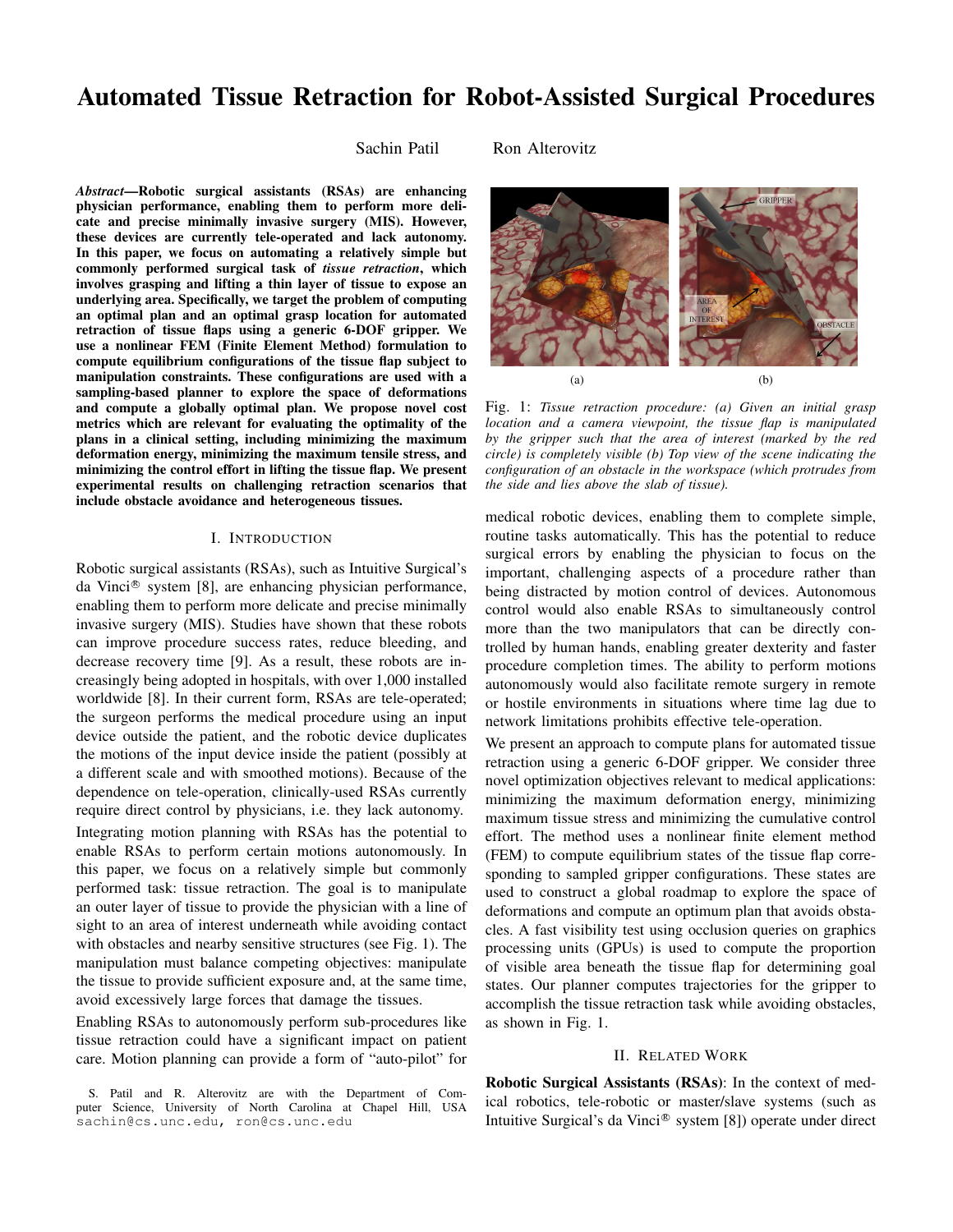control of the surgeon, allowing for greater precision and dexterity in difficult to operate environments [8], [14]. A few fully autonomous systems have been successfully used for performing surgeries on non-deformable tissue (such as bones) when detailed quantitative pre-operative plans of the procedure are available [26]. Our approach proposes to autonomously perform the task of tissue retraction for deformable tissues.

Modeling of Deformable Objects: Physically-based simulation of deformable objects is a well-studied area in solid mechanics [27] and computer graphics [21]. The choice of the underlying model is application-specific and has a substantial influence on the physical accuracy of the estimated deformations. Lumped mass-spring systems are easy to implement and can be simulated efficiently but there is no intuitive relation between the spring constants and physical material properties [21]. Finite Element Methods (FEM) are based on the theory of continuum mechanics [27] and simulate deformations accurately at the cost of increased computational complexity. Nonlinear FEM models are preferred when the correctness of the simulation is important and have been successfully used for simulating soft tissue for surgical simulations [23], [22].

Motion Planning and Manipulation of Deformable Objects: Robot motion planning and manipulation are active areas of research and have historically focused on robot motion planning and manipulation for robots composed of rigid links operating in environments with rigid objects [19]. Recent work has begun to explore motion planning for deformable robots in static environments. Lamiraux et al. [18] developed the f-PRM framework to plan paths for flexible robots of simple geometric shapes such as surface patches or simple volumetric elements. Bayazit et al. [5] use a two-tier approach based on probabilistic roadmaps (PRM) and free-form deformation (FFD) to plan paths for deformable robots. Gayle et al. [12] use a constraint-based motion planning scheme for deformable objects modeled as mass-spring systems. Rodriguez at al. [24] use rapidly exploring random trees (RRT) to plan for robots in completely deformable environments. Frank et al. [11] use co-rotational linear FEM with a PRM-based planner to achieve significant speedups for path planning in deformable environments. Motion planning algorithms have also been developed for clinical applications, including deformable robots traveling through body cavities [12], deformable linear objects [20] and flexible needle devices traveling through deformable tissue [4]. Prior work on robot grasping and manipulation have generally assumed that the grasped object is rigid [6]. Howard et al. [16] model deformable parts using a mass-spring model and use a neural network to control the gripper. Hirai et al. [15] propose a robust control law for local manipulations of deformable parts using tactile and video feedback. We address the problem of motion planning for constrained deformable objects, subject to contact and manipulation constraints.

In concurrent work to ours, Jansen et al. [17] propose a geometric approach to compute candidate grasp locations and optimal trajectories for automated tissue retraction. This computationally fast approach considers a 2D cross-sectional



Fig. 2: *System Overview: The PRM-based global planner (Planner) relies on the deformable body simulator (Simulator) to compute static, equilibrium states of the tissue flap corresponding to randomly sampled gripper configurations and generate an initial roadmap. The roadmap is queried for an optimal plan based on the chosen cost metric, which is then (lazily) checked for validity using the Simulator. Notation for input/output explained in Sec. III.*

model of the tissue flap and computes trajectories for the gripper in a plane. In contrast, our approach works with a fully 3D tissue flap model and handles generic contact and manipulation constraints, and searches for optimal solutions in constrained environments containing obstacles that need to be avoided while performing the procedure.

# III. PROBLEM STATEMENT

We assume that the geometry of the tissue flap is known from data obtained from medical images or other sensors. We model the tissue as a 3 $D$  deformable body  $M$  (represented as a tetrahedral finite element mesh  $\mathcal{M}_{ref}$  for simulation purposes). For simplicity, it is assumed that  $M$  has known material properties (which may be heterogenous throughout the volume of the tissue). We model the robot gripper as a *rigid* 6-DOF gripper with a non-zero surface area of contact. Let  $q_i$  be the configuration of the gripper in  $SE(3)$ .

We do not plan for the motion of the actuators or the linkages but only consider their cumulative effect on the gripper manipulating the tissue flap. We assume that the tissue moves slowly as it is manipulated by the gripper and this process can be approximated as a quasi-static process and dynamics is currently ignored. We also assume that the motion of the gripper and the subsequent deformations of the tissue flap are completely deterministic; we plan to consider the effects of uncertainty due to factors such as material parameters, actuation or slippage in future work.

It is important to address the notion of optimality for tissue retraction since exerting excessive forces at the gripper and large deformations of soft tissue can cause irreversible damage such as tearing of tissue. We propose the following cost metrics for computing *optimal* plans: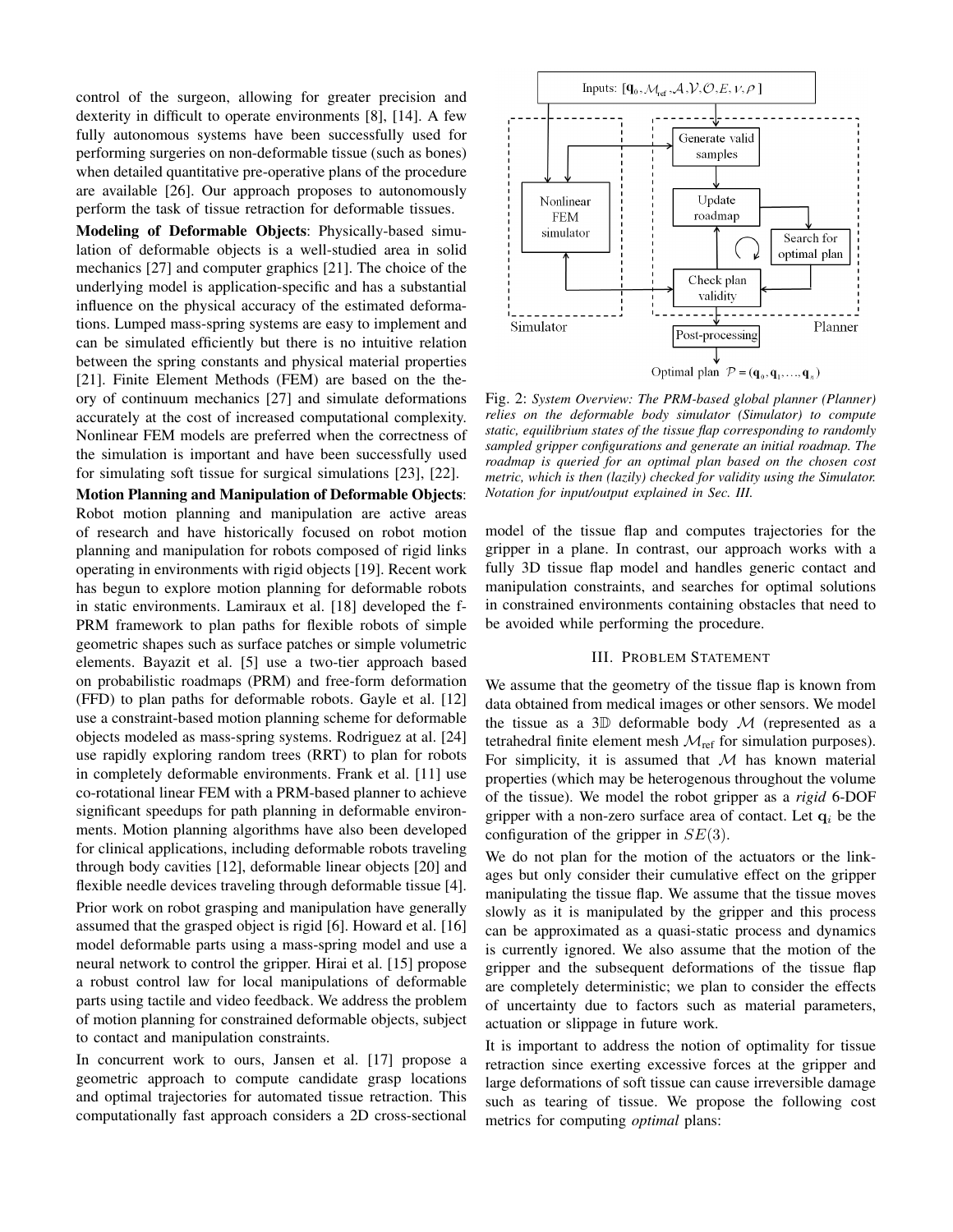- Minimizing the maximum deformation energy: The total deformation energy of a deformed body provides a quantitative measure of the extent of its overall deformation. In a clinical application, paths that involve highenergy intermediate states may introduce plastic deformations and other cause irreversible tissue damage. Paths with lower deformation energies will be less susceptible to these effects.
- Minimizing the maximum tensile stress: The maximum tensile stress encountered in the deformed body represents an upper limit to the forces that can be applied to deformable objects without causing phenomena such as tearing and fracture (also known as the yield point) [27]. Minimizing this quantity helps discard states that are very close or beyond the yield points, resulting in *safe* plans.
- Minimizing the total control effort: The effort expended in performing the task, which we define as the total control effort, is a combination of the total deformation energy and the gripper displacement (measure of mechanical effort). This metric balances the search between two competing objectives: minimizing the deformation energy of the intermediate states along the path and minimizing the total mechanical effort in executing the plan.

The choice of the cost metric depends on several factors such as maneuverability of the gripper in the workspace and type of tissue involved in the retraction task, and is determined by the surgeon during the procedure.

The problem can now be formally stated as follows:

Objective 1: To determine a feasible plan in terms of the control inputs (configurations encoding both the position and orientation of the gripper), such that the area of interest beneath the tissue flap is completely visible, while minimizing the chosen cost metric.

Input: Initial configuration of the gripper  $q_0$ , tissue flap mesh  $\overline{\text{in its}}$  reference state  $\mathcal{M}_{\text{ref}}$ , area of interest beneath the tissue flap  $\mathcal{A}$ , fixed camera viewpoint  $\mathcal{V}$ , description of the environment (set of obstacles  $O$ ) and tissue material parameters (Young's modulus E, Poisson's ratio  $\nu$  and density  $\rho$ ).

Output: An optimal trajectory (discrete sequence of controls)  $P = (\mathbf{q}_0, \mathbf{q}_1, \dots, \mathbf{q}_n)$  of the gripper to manipulate the tissue flap and perform the retraction procedure.

Objective 2: The above framework (Fig. 2) assumes that the initial grasp location of the gripper is known. It can be generalized to also compute the optimal grasp location for the gripper  $\mathbf{q}_0^{\text{opt}}$ , which minimizes the cost metric over all possible grasp locations for a given scenario.

# IV. MANIPULATION AND PATH PLANNING

The two key components of our approach are the samplingbased global planner (Planner) and the nonlinear finite element simulator (Simulator) as shown in Fig. 2. For each randomly sampled configuration of the gripper  $q_i \in SE(3)$  generated by the planner, the simulator computes the corresponding deformed *equilibrium* state of the mesh  $\mathcal{M}_i$  subject to contact

and manipulation constraints (Sec. V). These gripper configurations, coupled with corresponding equilibrium mesh states, are used to explore the space of deformations and compute an *optimal* plan (Sec. IV). It should be noted that even though the planner is essentially independent of the simulator, the accuracy, correctness and speed of computation of the results is implicitly dependent on the choice of the simulator.

# *A. Generating Valid Samples*

**Manipulation Constraints:** The tissue flap mesh  $M$  is assumed to be anchored at a subset of nodes (usually along one or more edges of the flap) and can be manipulated by specifying a non-zero displacement of the grasped nodes along the unconstrained edges of the flap boundary. To account for a realistic grip, we constrain multiple nodes on the surface of the flap at the gripper location.

Manipulation constraints of the gripper are generated by randomly sampling configurations  $q_i \in SE(3)$  of the 6-DOF gripper. All the nodes that lie within the bounding box of the gripper jaws are fixed. For a given sample  $q_i$ , their displacement is computed by applying the transformation given by  $\mathbf{q}_i$  to their positions in the reference state  $\mathcal{M}_{ref}$ . An equilibrium mesh state  $\mathcal{M}_i$  corresponding to the gripper configuration  $q_i$  can then be computed (Sec. V).

**Checking Mesh Validity:** We consider a mesh state  $\mathcal{M}_i$ (and corresponding configuration  $q_i$ ) to be *valid* if the final topology of the mesh is valid (i.e. no inverted elements or self-penetration). We use Tetgen [2] to discretize the mesh and reliably detect self-penetration.

**Sample Optimization:** Since the gripper configuration  $q_i$  is sampled randomly, high stresses might build up in the elements constrained by the gripper (as shown in Fig.  $3(a)$ ), resulting in undesirable high-stress states. For every valid sample generated, we perform a local gradient-descent based optimization on the rotation of the gripper (while keeping its position in  $\mathbb{R}^3$ constant) to alleviate the stress on the constrained elements (as shown in Fig. 3(b)). Our experiments indicate that fewer states are eventually required in the roadmap to compute a feasible plan if this local improvement is applied.



Fig. 3: *Local optimization: (a) High stresses build up in the elements constrained by the gripper corresponding to a randomly generated configuration (b) Local gradient-descent based optimization is performed on the gripper rotation to minimize the stresses in the constrained elements.*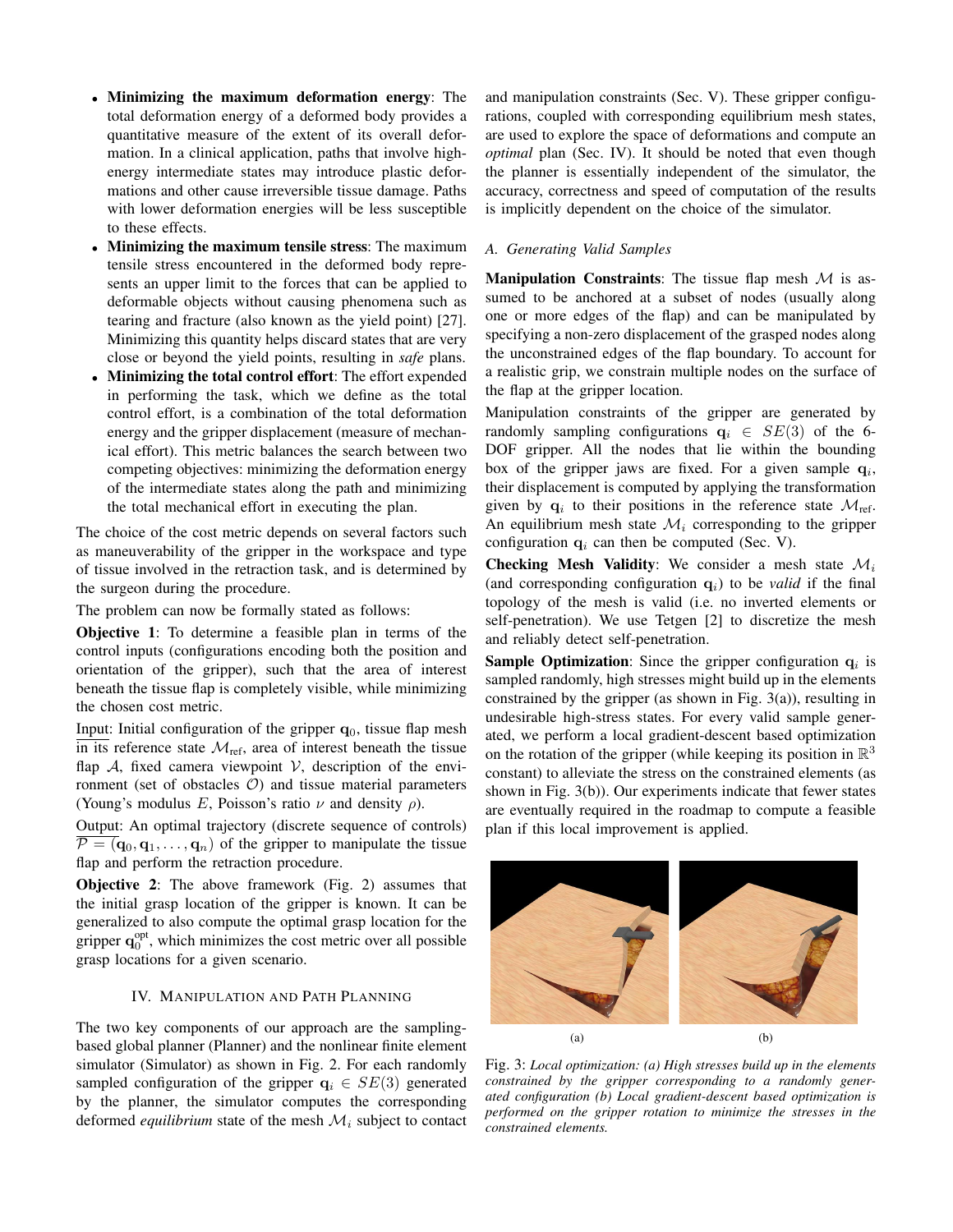User-Guided Heuristic Sampling: The pre-processing time involved in computing equilibrium mesh states (corresponding to randomly sampled gripper configurations) is prohibitive. A user-guided heuristic sampling scheme is adopted to reduce this computation time. The user (surgeon in this case) indicates a probable retraction path for the gripper. In our experiments, the user indicates a final gripper position (in  $\mathbb{R}^3$ ) and the trajectory is specified as a straight line joining the initial and user-specified gripper position. The user can also choose to specify the trajectory in terms of multiple way-points. The samples  $q_i$  are generated in a user-defined neighborhood of this trajectory. It should be noted that the quality of the final solution obtained will depend on the user-specified trajectory and the choice of neighborhood distribution.



Fig. 4: *User-guided heuristic sampling: (a) User (surgeon) specifies an estimate of the final position of the gripper and a simple trajectory is obtained by connecting the initial and user-specified gripper* position (in  $\mathbb{R}^3$ ) by a straight line. (b) Gripper configurations  $\mathbf{q}_i$ *are sampled within a user-defined neighborhood of the trajectory.*

## *B. Computing Visibility*

The objective of the retraction task is to expose an area of interest  $A$  from the given camera viewpoint  $V$  and a mesh state  $\mathcal{M}_i$  is designed as a goal state if  $\mathcal A$  is completely visible from the given viewpoint.

There are two primary types of methods to compute visibility. Object-space methods intersect the view frustum of the camera with primitives in the scene and compute the exact area visible from the given viewpoint. They are exact but computationally expensive. Image-space methods compute the area visible in terms of pixels, when the entire scene is rendered as an image from the camera viewpoint. They are approximate but fast, and there is no need to determine the camera parameters in advance. The pixel accuracy suffices since we are only interested in the exposure of a pre-defined area of interest. We implemented the visibility computation using occlusion queries on graphics processing units (GPUs) [1]. Based on results of the visibility tests, we identify the set of goal mesh states  $M_g$  :  $\{M_g^{(1)}, \ldots, M_g^{(m)}\}$  (and corresponding gripper configurations  $\mathbf{Q}_g: \{ \mathbf{q}_g^{(1)}, \dots, \mathbf{q}_g^{(m)} \}$ ).

# *C. Constructing the Roadmap*

A PRM-based planner can be used to compute a plan from the start configuration  $\mathbf{q}_s$  and a set of goal configurations  $\mathbf{Q}_g$ . We also store the mesh state  $\mathcal{M}_i$  along with each sample  $q_i$  for the purposes of computing the distance metric defined below. Distance Measure: We use a heuristic distance measure [18] for selecting the nearest neighbors of a sample. If  $\mathcal{M}_i$  and  $\mathcal{M}_j$  are the mesh equilibrium states corresponding to configurations  $\mathbf{q}_i$  and  $\mathbf{q}_j$ , then the distance measure is defined as  $d(\mathbf{q}_i, \mathbf{q}_j) = d_{\mathcal{D}}(\mathcal{M}_i, \mathcal{M}_j) + d_{\mathcal{C}}(\mathbf{q}_i, \mathbf{q}_j)$ , where  $d_{\mathcal{D}}(\mathcal{M}_i, \mathcal{M}_j)$ is the DISP distance metric defined as the maximum length over all displacement vectors for each node on the surface of  $\mathcal{M}_i$  to  $\mathcal{M}_j$  and  $d_{\mathcal{C}}(\mathbf{q}_i, \mathbf{q}_j)$  is the distance metric between two configurations defined for the  $SE(3)$  group [19]. Attempts to weight  $d_{\mathcal{D}}$  and  $d_{\mathcal{C}}$  have not yielded better results but we found that using only  $d_{\mathcal{D}}$  works reasonably well.

Local Planning: A path can be defined between two samples represented by configurations  $q_i$  and  $q_j$  by linearly interpolating between the two configurations in  $SE(3)$  [19]. The edge connecting any two samples in the roadmap is considered to to be *valid* if each of these intermediate mesh states is *valid* (Sec. IV-A) and if both the mesh and the gripper do not collide with any obstacles in the workspace. We use PQP [13] for collision detection with obstacles.

# *D. Assigning Roadmap Edge Weights*

The cost metrics outlined in Sec. III are used for assigning weights to edges in the roadmap and are computed as follows: Minimizing maximum deformation energy: The cost of an edge is set to be the maximum deformation energy encountered as the gripper moves from configuration  $\mathbf{q}_i$  to  $\mathbf{q}_j$ . The total energy of a single tetrahedral element  $\tau$  is given by the sum of the internal elastic energy stored in the tetrahedron and the work done by the applied external forces  $f_{ext}$  on each of the nodes  $\eta \in \mathcal{N}_i$ . The total deformation energy  $\Pi_i$  of the mesh state  $\mathcal{M}_i$  is:  $\Pi_i = \sum_{\tau \in \mathcal{M}_i} v(\tau) \cdot W(\mathbf{E}) + \sum_{\eta \in \mathcal{N}_i} \mathbf{f}_{\text{ext}}^{\eta} \cdot \mathbf{u}_{\eta}$ , where  $v(\tau)$  is volume of the tetrahedron  $\tau$ ,  $\mathbf{u}_{\eta}$  is displacement of node  $\eta$ , **E** is the Green strain tensor,  $W(\mathbf{E})$  is the energy density function for the chosen material model [27], [22].

Minimizing maximum tissue stress: The cost of a roadmap edge is chosen to be the maximum stress encountered as the gripper moves from  $\mathbf{q}_i$  and  $\mathbf{q}_j$ . For a tetrahedron  $\tau \in \mathcal{M}_i$ , let  $\sigma^{i}(\mathbf{S}_{\tau}), i \in \{1, 2, 3\}$  be the *i*th eigenvalue of the second Piola stress tensor  $S_{\tau}$  Positive eigenvalues correspond to tensile stresses and negative one to compressive stresses. Since  $S_{\tau}$ is real and symmetric, it will have three real, not necessarily unique, eigenvalues. The maximum stress in  $\tau$  is then given by max $(abs(\sigma^{i}))), i \in \{1, 2, 3\}$  and the yield condition (from maximum principal stress theory) [27] states that yield (tearing in this case) occurs when this value is greater than the tensile yield strength of the material.

Minimizing control effort in lifting tissue flap: We express the total control effort  $C$  using the metric defined in Moll  $\sum_{i=1}^{n-1} d(\mathbf{q}_i, \mathbf{q}_{i+1}) (\Pi_i + \Pi_{i+1})/2$ ). A better approximation of et al. [20] along a specified path  $(\mathbf{q}_1, \dots, \mathbf{q}_n)$  as:  $C =$ this integral can be obtained by considering a larger number of subdivisions along the path.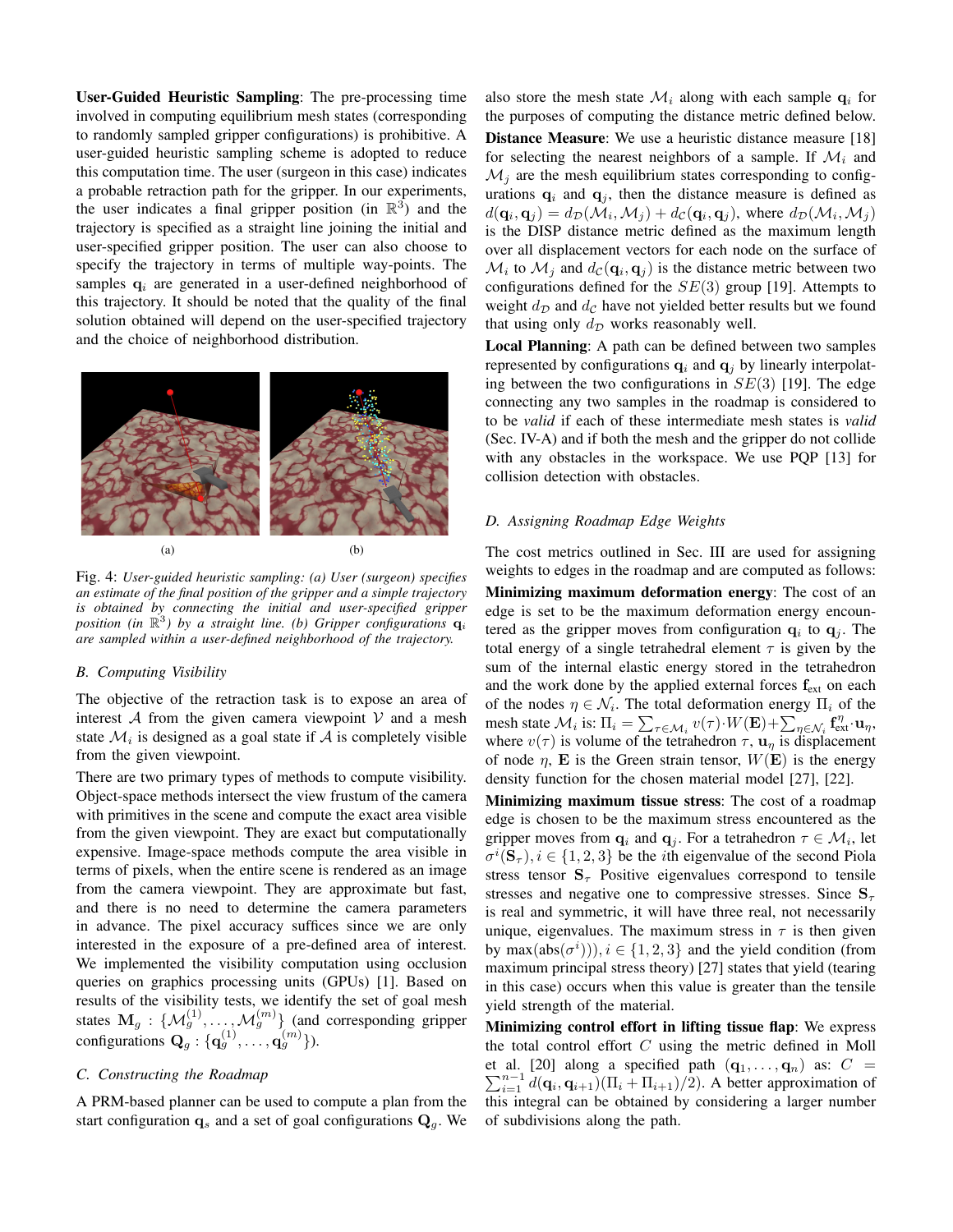# *E. Computing Optimal Plans*

The local planning requires running the simulation along the interpolated path and is a computationally expensive process. To reduce computation times, we use a *lazy* local planning scheme [7]. An initial estimate of the roadmap (constructed by assigning estimates of edge weights as described) is searched for a minimum-cost path from  $\mathbf{q}_s$  to  $\mathbf{Q}_q$ . The local planner is then invoked to check if all the edges along the path are *valid*. Any *invalid* edges are discarded and the *valid* edges are marked as processed and their edge weights updated. This process is repeated till a valid (optimal) plan is obtained or no solution is found. Since our method relies on probabilistic roadmaps to search for a valid solution, it is probabilistically complete. As the number of samples generated in the preprocessing phase increase, the solution converges to the true optimal.

We use the Dijkstra's shortest path algorithm for searching for an optimal path from  $\mathbf{q}_0$  to  $\mathbf{Q}_g$  for additive metrics (such as minimizing the total control effort). The problem of minimizing the maximum edge weight in an acyclic graph (the edge weight is the deformation energy or tissue stress in our case) is referred to as Bottleneck Shortest Paths problem [3] and can be solved by a minor modification to the Dijkstra's shortest path algorithm.

Since the paths generated by PRM-like methods are not necessarily short or smooth, we use an iterative shortening and smoothing scheme to improve the final solution. Given a solution path comprising of discrete gripper configurations,  $\mathcal{P} = (\mathbf{q}_1, \dots, \mathbf{q}_n)$ , the final continuous sequence of controls is obtained by interpolating between the configurations  $q_i$ using a cubic spline [10] to maintain  $C<sup>1</sup>$ -continuity between configurations.

## V. SIMULATION OF TISSUE FLAP RETRACTION

Simulating soft tissue is challenging since it must provide convincingly realistic visual and haptic response to manipulations such as grasping, pulling and cutting. We chose to model tissue deformations using nonlinear continuum mechanics (FEM) to account for large tissue deformations. The tissue itself is assumed to be isotropic, nearly incompressible and exhibits hyper-elasticity according to the St. Venant Kirchhoff material model (commonly chosen to represent bio-mechanical deformable objects [23], [22]). We refer the reader to [27] for an introduction to nonlinear FEM.

The equilibrium configuration of the tissue mesh is determined by balancing all global external forces  $f_{ext}$  with all internal elastic forces  $\Phi(\mathbf{u})$ , where u represents the global displacement of all the nodes N in the mesh and  $\Phi$  is a (possibly nonlinear) function describing the internal elastic forces as a function of the nodal displacements u.

Assembling External Forces: The tissue flap is subject to external forces exerted by gravity as well as other contact and manipulation constraints. To compute gravitational forces, we use a lumped mass formulation [23]. Contact with the underlying base (modeled as a plane in our experiments) is handled by a penalty-based scheme where reaction forces proportional to the penetration depth of the intersecting nodes, attempt to resolve the collision. More sophisticated collision resolution schemes could also be used [11]. We do not consider the interaction forces and stick-slip friction between the gripper and the tissue flap.

Assembling Elastic Forces: The elastic force acting on a node is given by the negative gradient of the elastic energy in the element with respect to the nodal displacement. The total elastic force acting on a node is obtained by summing up the elastic forces exerted by all the individual tetrahedra that are incident to the node. We follow the approach suggested in [22] for computing elastic forces. We also add penalty forces to each node of the tetrahedron proportional to the variation in the volume of the tetrahedron as suggested in [23]. This allows us to model the nearly incompressible nature of soft tissue and to prevent inversion of tetrahedra under strong constraints.

Solving for Static Equilibrium: The tissue flap is assumed to be anchored at a subset of nodes (usually along one or more edges along the boundary of the mesh) and is also manipulated by the gripper. Let  $\mathcal{N}_{fix}$  denote the set of constrained nodes that have a fixed displacement. This set comprises of both *anchored* nodes (which have zero displacement) and *grasped* nodes (the displacement of which is determined by the gripper configuration  $q_i$ ). The equilibrium state of the mesh  $\mathcal{M}_i$ corresponding to the gripper configuration  $q_i$  is now given by solving the (reduced) system of equations,  $\Phi(\tilde{u}) = f_{ext}$ , where  $\tilde{u}$  now represents the global displacement of all the nodes in the set  $\mathcal{N} \setminus \mathcal{N}_{fix}$  and  $f_{ext}$  represents the external forces acting on the corresponding nodes. We solve this system of equations using an iterative nonlinear conjugate gradients solver [25].

### VI. RESULTS

The planner was implemented in C++ and tested on a 3.2 GHz 8-core Intel<sup>®</sup> i7<sup>™</sup> workstation.

We use a rectangular tissue flap model of dimensions 5 cm  $\times$  5 cm  $\times$  0.25 cm for our experiments. The tissue flap is discretized into linear, tetrahedral elements and the resulting mesh contains 1300 nodes and 4000 elements. The tissue density  $\rho$  is set to 1000 kg/m<sup>3</sup>, Poisson's ratio  $\nu$  to 0.45 and Young's Modulus  $E$  is set to 1 Mpa (unless otherwise specified). Gravity acting on the tissue flap is set to 9.8  $m/s<sup>2</sup>$  acting downwards. We tested our method on two tissue retraction scenarios:

Scenario 1: Fig. 5 shows an incision in the tissue from an overhead viewpoint. The tissue is assumed to be *homogeneous* throughout with a Young's Modulus  $(E)$  of 1 MPa. The objective here is to part the two tissue flaps to expose an arbitrarily shaped area of interest while minimizing the maximum deformation energy and avoiding the obstacle. Since the two tissue flaps are symmetric in the initial boundary conditions (each tissue flap is anchored along three edges), equilibrium mesh states are computed in the pre-processing stage for a single tissue flap. The optimal initial grasp configuration  $\mathbf{q}_0^{\text{opt}}$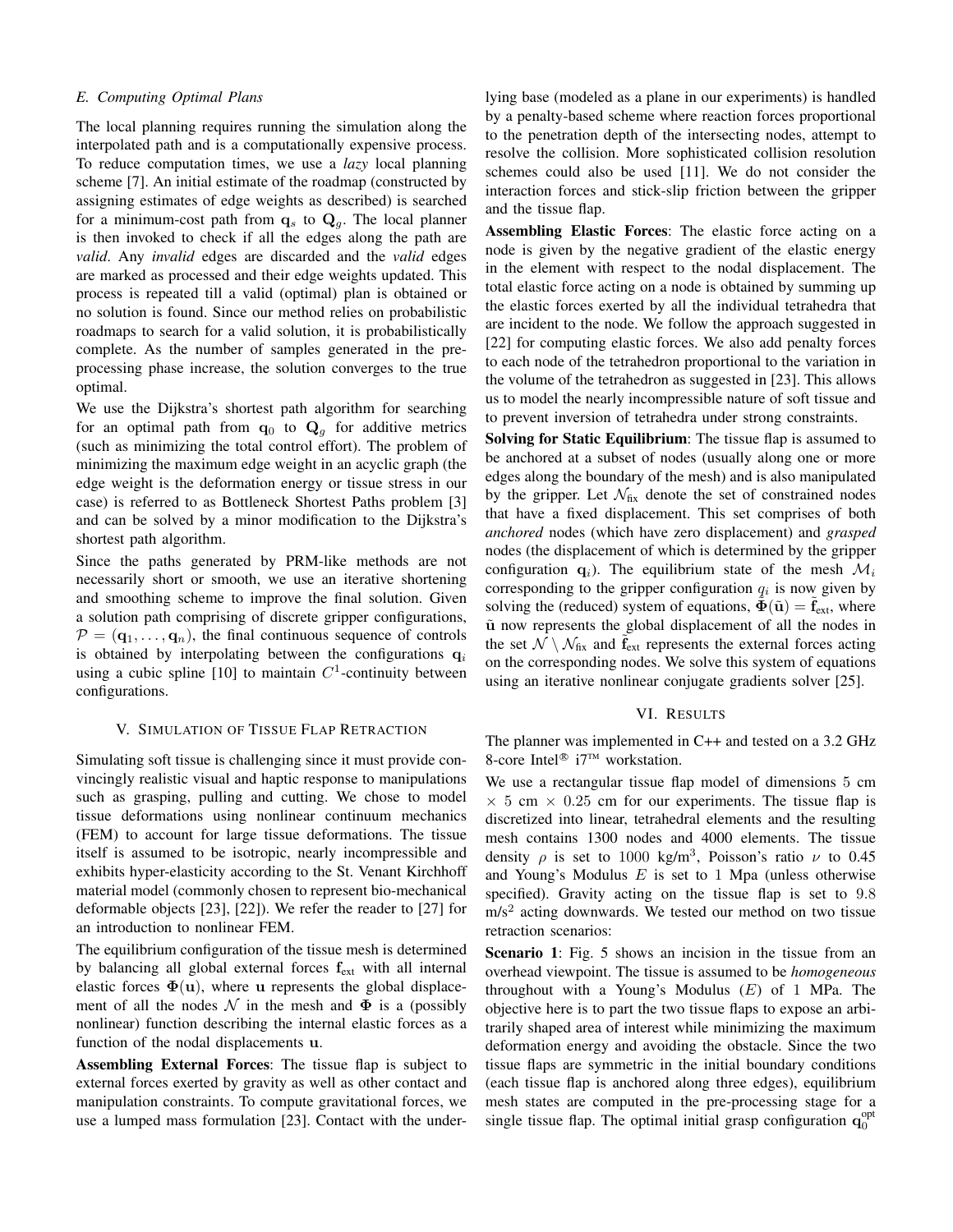is obtained by performing an exhaustive search over a set of 5 possible initial grasp configurations along the free edge of each tissue flap. The trajectories of the grippers are then computed by our framework independently for the two tissue flaps. Fig. 5 shows the optimal initial grasp positions and the retraction trajectories of the grippers.

Scenario 2: Fig. 6 shows a complex scenario in which the tissue flap is anchored along two of the edges and the gripper is allowed to grasp the flap anywhere along the other two free edges. An obstacle protrudes from the side and extends over the tissue flap. The tissue flap is modeled as a *heterogeneous* structure with veins running through its entire length. The veins are stiffer in comparison to the surrounding tissue. In our implementation, we use a threshold image of the tissue texture to segment the vessels and assign appropriate tissue parameters to the mesh elements in the flap. In this experiment, we set the Young's Modulus for the veins to be 1 MPa and for the surrounding tissue to 250 KPa. The optimal initial grasp configuration  $\mathbf{q}_0^{\text{opt}}$  is obtained by performing an exhaustive search over a set of 9 possible initial grasp configurations. Figures 6 and 7 show the optimal grasp locations and the retraction trajectories for the gripper when the cost metric aims to minimize the maximum stress and the control effort respectively. In both cases, the gripper must pull the tissue to avoid obstacle intersection.

|              |         |                      | Lazy planning |            |            |                       |  |
|--------------|---------|----------------------|---------------|------------|------------|-----------------------|--|
| Scen-        | Num     | Sample               | Collision     | Mesh       | <b>FEM</b> | Total                 |  |
| ario         | samples | generation           | detection     | validation | sim        |                       |  |
|              |         | (hrs)                | (secs)        | (secs)     | (secs)     | (secs)                |  |
|              |         |                      |               |            |            |                       |  |
|              | 1000    | 1.212 $(\pm 0.149)$  | 0.563         | 24.94      | 7.113      | 32.713 $(\pm 5.98)$   |  |
|              |         |                      |               |            |            |                       |  |
| <sup>1</sup> | 1000    | 3.027 ( $\pm$ 0.225) | 1.803         | 32.85      | 48.147     | 83.316 ( $\pm$ 38.98) |  |

TABLE I: *Performance of our approach. Provided times are av*eraged over multiple initial grasp locations  $\mathbf{q}_0^{(i)}$ . Standard deviation *times are provided in brackets. Times reported are for parallel sample generation (using OpenMP) and serial (lazy) planning.*

|       | Random   |                       | User-guided |                 | Metric     |            |
|-------|----------|-----------------------|-------------|-----------------|------------|------------|
|       | sampling |                       |             | sampling        | RMS error  |            |
| Scen- | Num      | Sample                | Num         | Sample          | Min.       | Min.       |
| ario  | samples  | generation            | samples     | generation      | maximum    | maximum    |
|       |          | (hrs)                 |             | (hrs)           | energy     | stress     |
|       | 1000     | 1.212 $(\pm 0.149)$   | 200         | $XXX (\pm YYY)$ | <b>XXX</b> | <b>XXX</b> |
|       |          |                       |             |                 |            |            |
| 2     | 1000     | $3.027 \ (\pm 0.225)$ | 200         | $XXX (\pm YYY)$ | <b>XXX</b> | <b>XXX</b> |

TABLE II: *Comparison of random sampling and user-guided sampling schemes. The last column reports the RMS error in the chosen cost metric for the user-guided sampling scheme (as compared to the random sampling scheme).*

# VII. CONCLUSION

We have described a framework for automating the task of tissue retraction in robot-assisted surgical procedures. Given a model of the tissue flap, a nonlinear FEM simulator generates equilibrium mesh states corresponding to randomly sampled gripper configurations. These can be used with a samplingbased motion planner to compute an optimal sequence of controls for the gripper. We demonstrated the method for three metrics: minimizing the maximum deformation energy, minimizing maximum stress, and minimizing the control effort

in lifting the tissue flap. The method is directly applicable to arbitrary shaped tissue flaps.

In future work, we plan to improve the speed of the method by improving the simulation. Recent research in deformable body simulation (such as modal analysis [27]) can be used to achieve significant speedups. Another important issue that needs to be addressed is the discrepancy in the results obtained and observed tissue behavior due to uncertainty in the chosen material parameters, gripper actuation or tool-tissue interaction. A global roadmap provides an excellent starting point in terms of incorporating this uncertainty (similar to the Stochastic Motion Roadmap framework suggested in [4]). Empirical data obtained from tool-tissue interaction studies can be incorporated for modeling realistic gripper forces.

# VIII. ACKNOWLEDGEMENTS

This research was supported in part by the National Science Foundation under award NSF ITR #IIS-0905344. The authors thank M. Cenk Cavusoglu, Ken Goldberg, Wyatt Newman, and Pieter Abbeel for their valuable input on this problem.

#### **REFERENCES**

- [1] "ARB occlusion query," 2002. [Online]. Available: http://www.opengl. org/registry/specs/NV/occlusion query.txt
	- "Tetgen," 2007. [Online]. Available: http://tetgen.berlios.de/
- [3] R. K. Ahuja, T. L. Magnanti, and J. B. Orlin, *Network Flows: Theory, Algorithms and Applications*. Prentice Hall, 1993.
- [4] R. Alterovitz and K. Goldberg, *Motion Planning in Medicine: Optimization and Simulation Algorithms for Image-Guided Procedures*. Springer, July 2008, vol. 50.
- [5] O. B. Bayazit, J.-M. Lien, and N. M. Amato, "Probabilistic roadmap motion planning for deformable objects," in *Proc. IEEE Int. Conf. Robotics and Automation (ICRA)*, 2002, pp. 2126–2133.
- [6] A. Bicchi and V. Kumar, "Robotic grasping and contact: A review," in *Proc. IEEE Int. Conf. Robotics and Automation (ICRA)*, 2000, pp. 348–353.
- [7] R. Bohlin and L. E. Kavraki, "Path planning using lazy prm," in *Proc. IEEE Int. Conf. Robotics and Automation (ICRA)*, 2000, pp. 521–528.
- [8] da Vinci<sup>®</sup> Surgical System, "http://www.intuitivesurgical.com/," 2005.
- [9] S. A. Darzi and Y. Munz, "The impact of minimally invasive surgical techniques," in *Annu Rev Med.*, vol. 55, 2004, pp. 223–237.
- [10] M. DeLoura, *Game Programming Gems 2*. Charles River Media, 2002.
- [11] B. Frank, M. Becker, C. Stachniss, W. Burgard, and M. Teschner, "Efficient path planning for mobile robots in environments with deformable objects," in *Proc. IEEE Int. Conf. Robotics and Automation (ICRA)*, 2008, pp. 3737–3742.
- [12] R. Gayle, P. Segars, M. C. Lin, and D. Manocha, "Path planning for deformable robots in complex environments," in *Proc. Robotics: Science and Systems (RSS)*, 2005, pp. 225–232.
- [13] S. Gottschalk, M. C. Lin, and D. Manocha, "OBB-tree: A hierarchical structure for rapid interference detection," 1996. [Online]. Available: http://www.cs.unc.edu/∼geom/SSV
- [14] J. W. Hill, P. S. Green, J. F. Jensen, Y. Gorfu, and A. S. Shah, "Telepresence surgery demonstration system," in *Proc. IEEE Int. Conf. Robotics and Automation (ICRA)*, 1994, pp. 2302–2307.
- [15] S. Hirai, T. Tsuboi, and T. Wada, "Robust grasping and manipulation of deformable objects," in *Proc. IEEE International Symposium Assembly and Task Planning*, 2001.
- [16] A. M. Howard and G. A. Bekey, "Intelligent learning for deformable object manipulation," in *Autonomous Robots*, vol. 9, 2000, pp. 51–58.
- [17] R. Jansen, K. Hauser, N. Chentanez, F. can der Stappen, and K. Goldberg, "Surgical retraction of non-uniform deformable layers of tissue: 2D robot grasping and path planning," in *Proc. IEEE/RSJ Int. Conf. on Intelligent Robots and Systems*, 2009, pp. 4092–4097.
- [18] F. Lamiraux and L. E. Kavraki, "Planning paths for elastic objects under manipulation constraints," in *International Journal of Robotics Research*, vol. 20, no. 3, 2001, pp. 188–208.